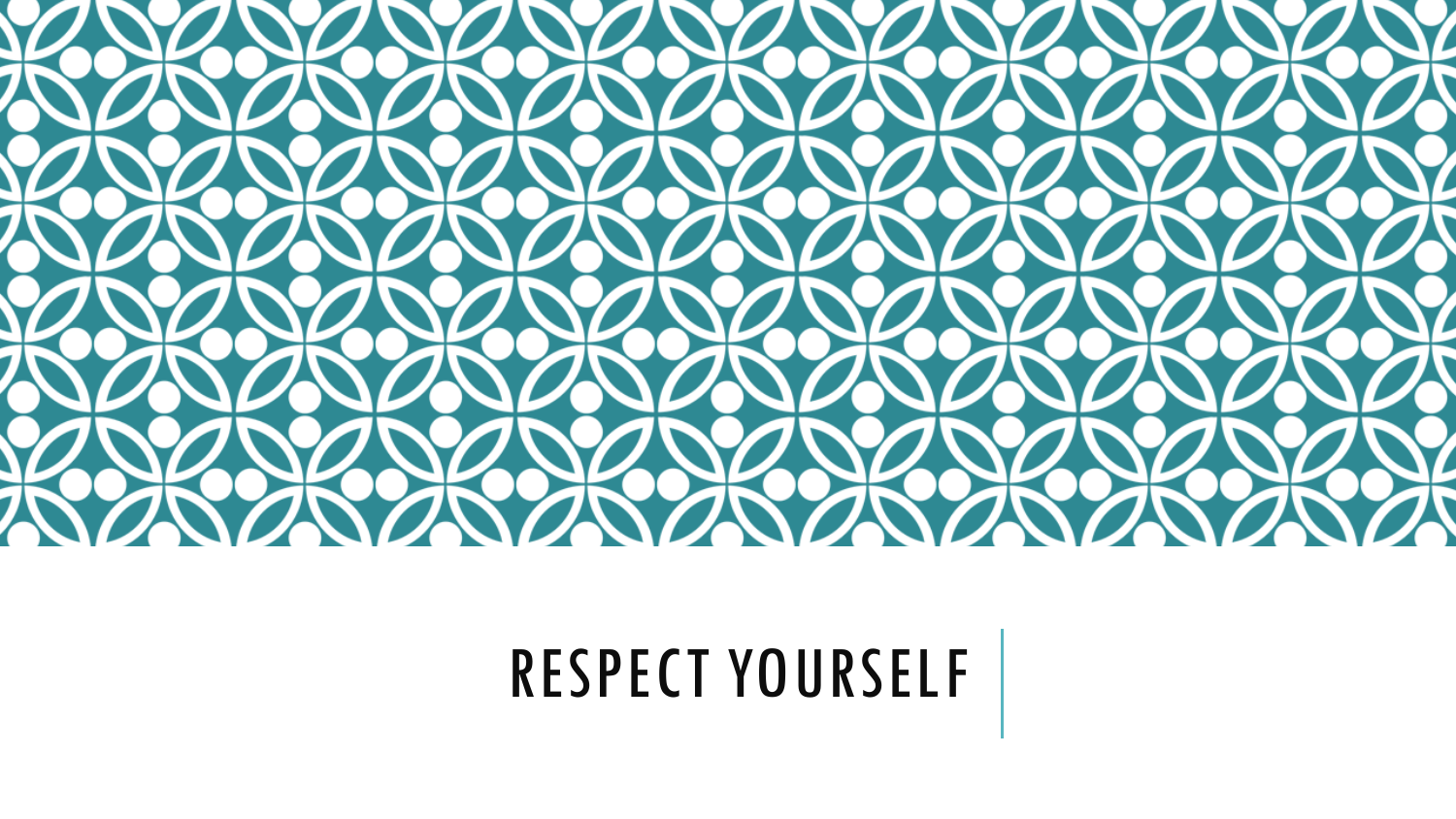# RESPECT

Noun:

a feeling of deep admiration for someone or something elicited by their abilities, qualities, or achievements.

due regard for the feelings, wishes, or rights of others

Verb:

admire (someone or something) deeply, as a result of their abilities, qualities, or achievements.

have due regard for (someone's feelings, wishes, or rights).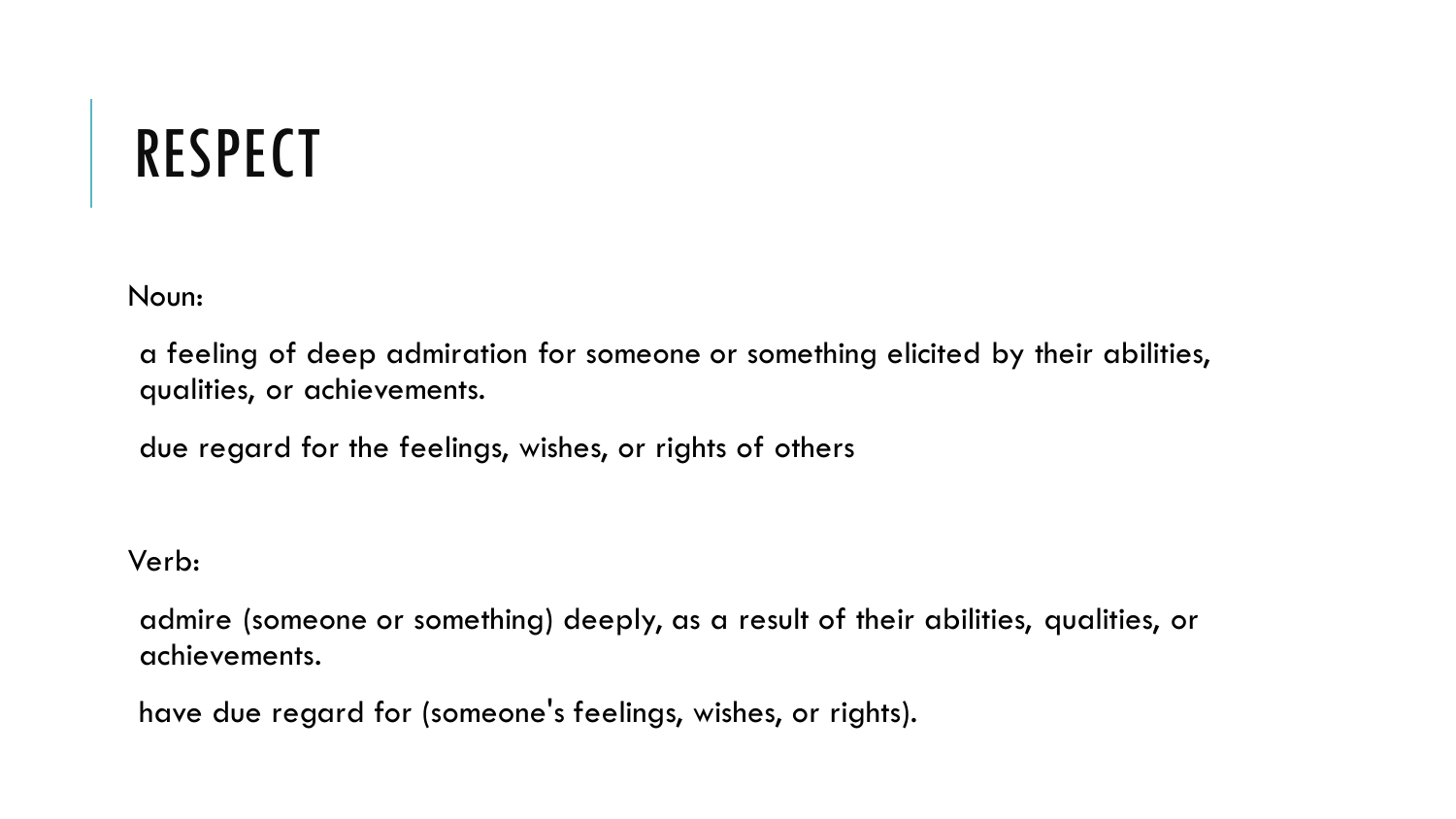### PERSONAL IMAGE

Noun

the idea one has of one's abilities, appearance, and personality.

*"Self-image is how you perceive yourself. It is a number of self-impressions that have built up over time… These self-images can be very positive, giving a person confidence in their thoughts and actions, or negative, making a person doubtful of their capabilities and ideas."*

#### **Self-Image vs. Self-Esteem**

Similarly, self-image has a lot to do with self-esteem. After all, how we see ourselves is a big contributing factor to how we feel about ourselves.

However, self-esteem goes deeper than self-image. Self-esteem is the overall sense of respect for ourselves and involves how favorably (or unfavorably) we feel about ourselves.

Having a negative self-image can certainly influence self-esteem, and having low self-esteem is likely to be accompanied by a negative self-image, but they are at least somewhat independent "self" aspects.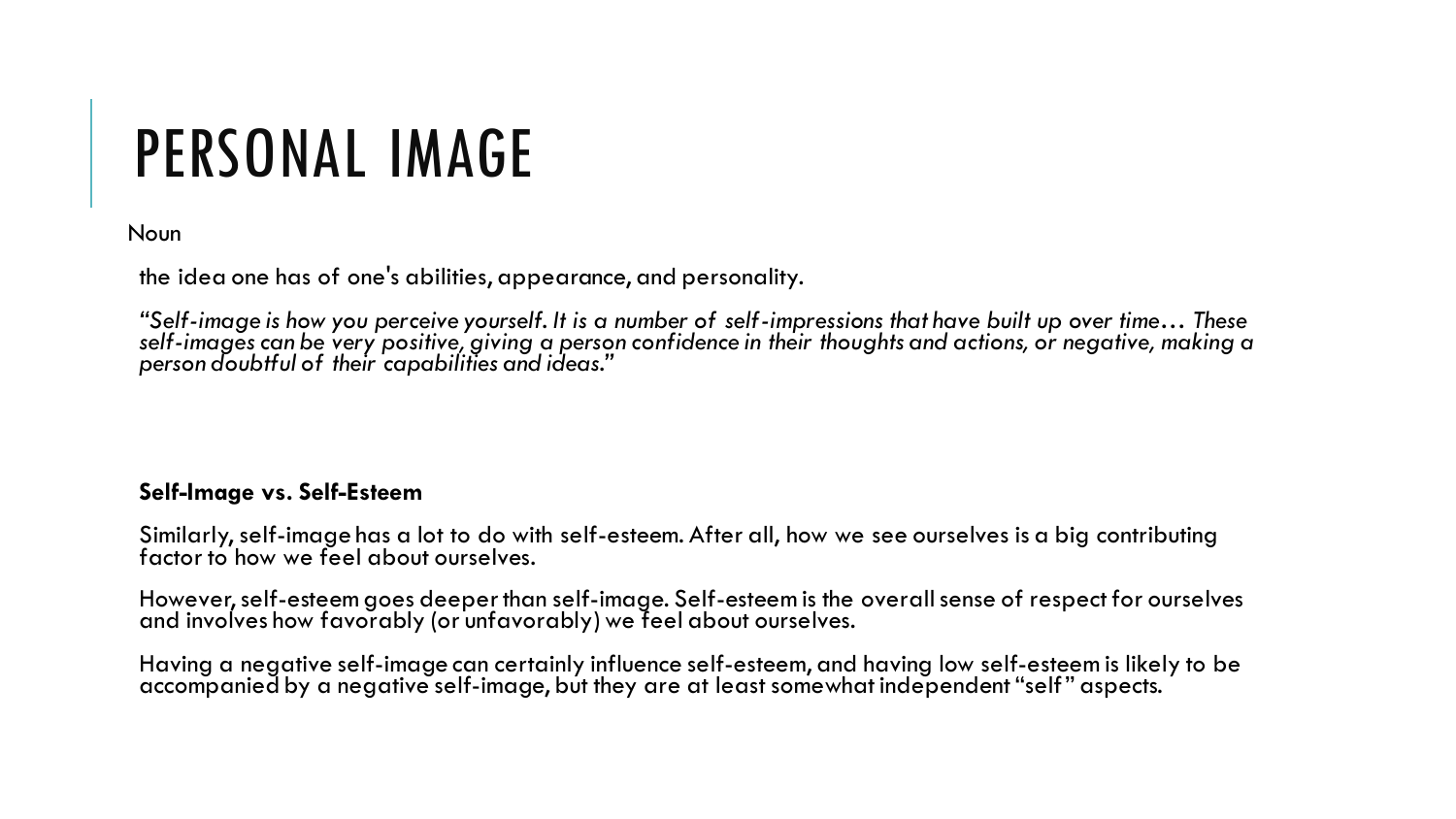### PROMOTE POSITIVE SELF IMAGE OF YOUR CHILD



Your childs personal image is integrated to how they feel and act.

We would like children to respect themselves so that others will follow.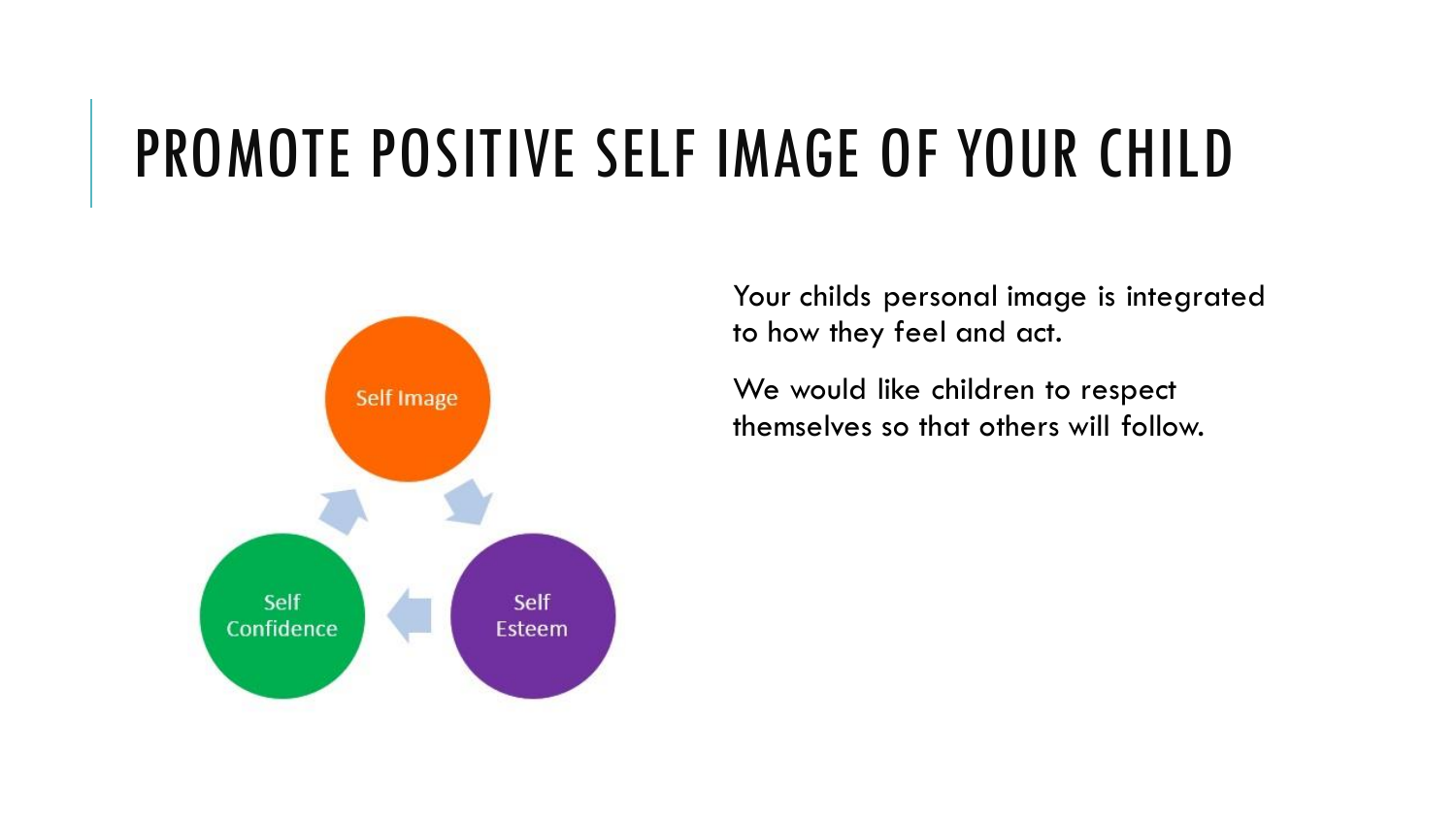### RESPECT OTHERS, TREAT OTHERS HOW THEY WOULD LIKE TO BE TREATED - SO WHAT DOES THAT MEAN?

As parents/guardians/carers, we need to lead by example and show the children how to behave. But also to discuss with them what these words and actions mean.

Below are ways that you can use to help your children learn to love themselves and others.

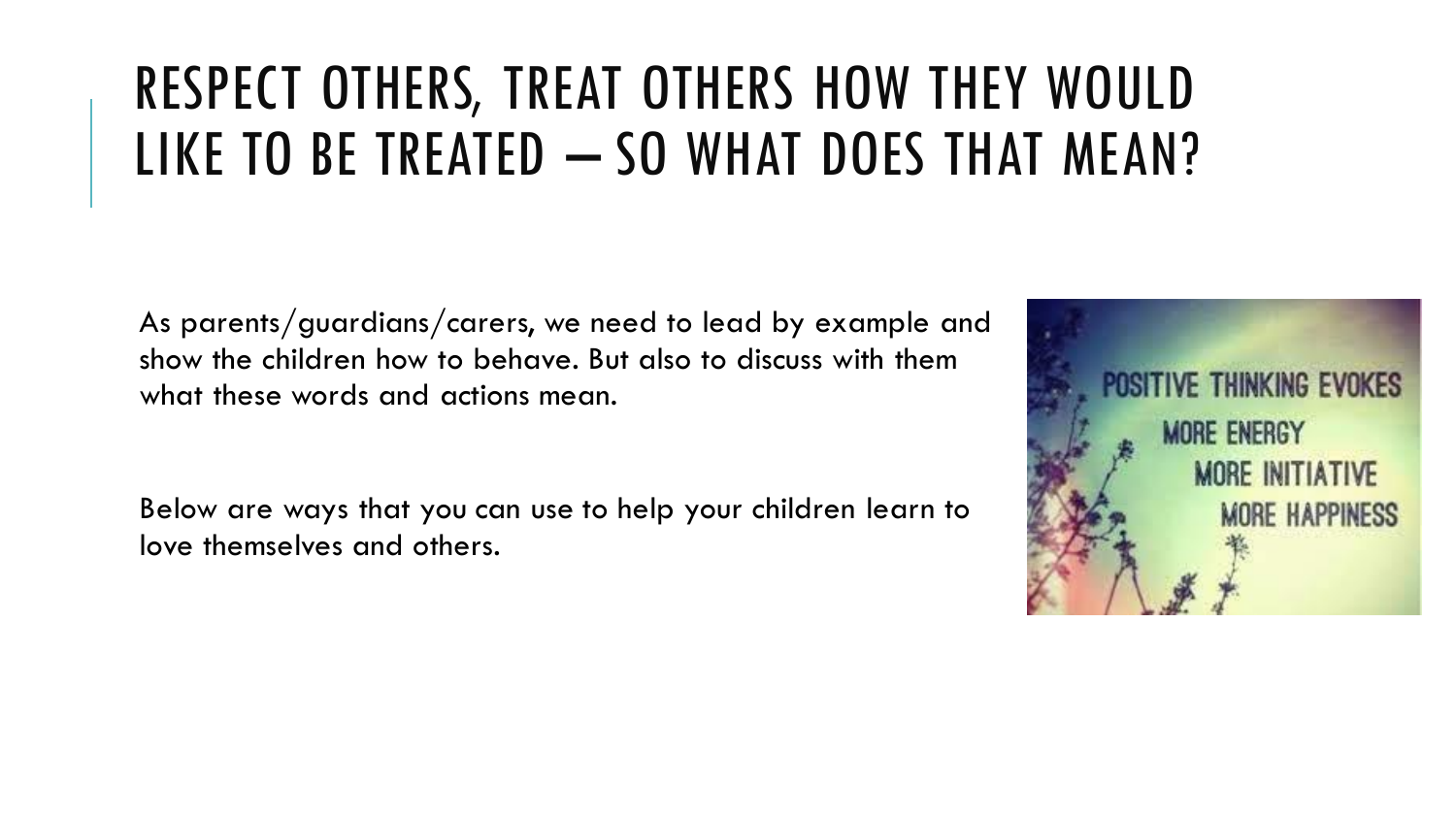# ACTIONS TO BUILD RESPECT



Keep your promises

Stop apologising – when you apologise it must be sincere

Don't waste other peoples time

Practice humility – you don't have to be right at everything

Speak positively and be polite – say good morning, say thank you

Treat people fairly – open the door for someone,

Personal image – respect the way they/others dress, be clean and tidy, cover aspects of their body that shouldn't be on show

Be open minded - respect peoples cultures and diversity – this does not mean we have to agree with their views, but be open to different to others views and opinions.

Believe that you can achieve, believe in your ideas

Control your emotions – it's ok to show your emotions, but think about you are reacting, is there a better time and place to deal with the situation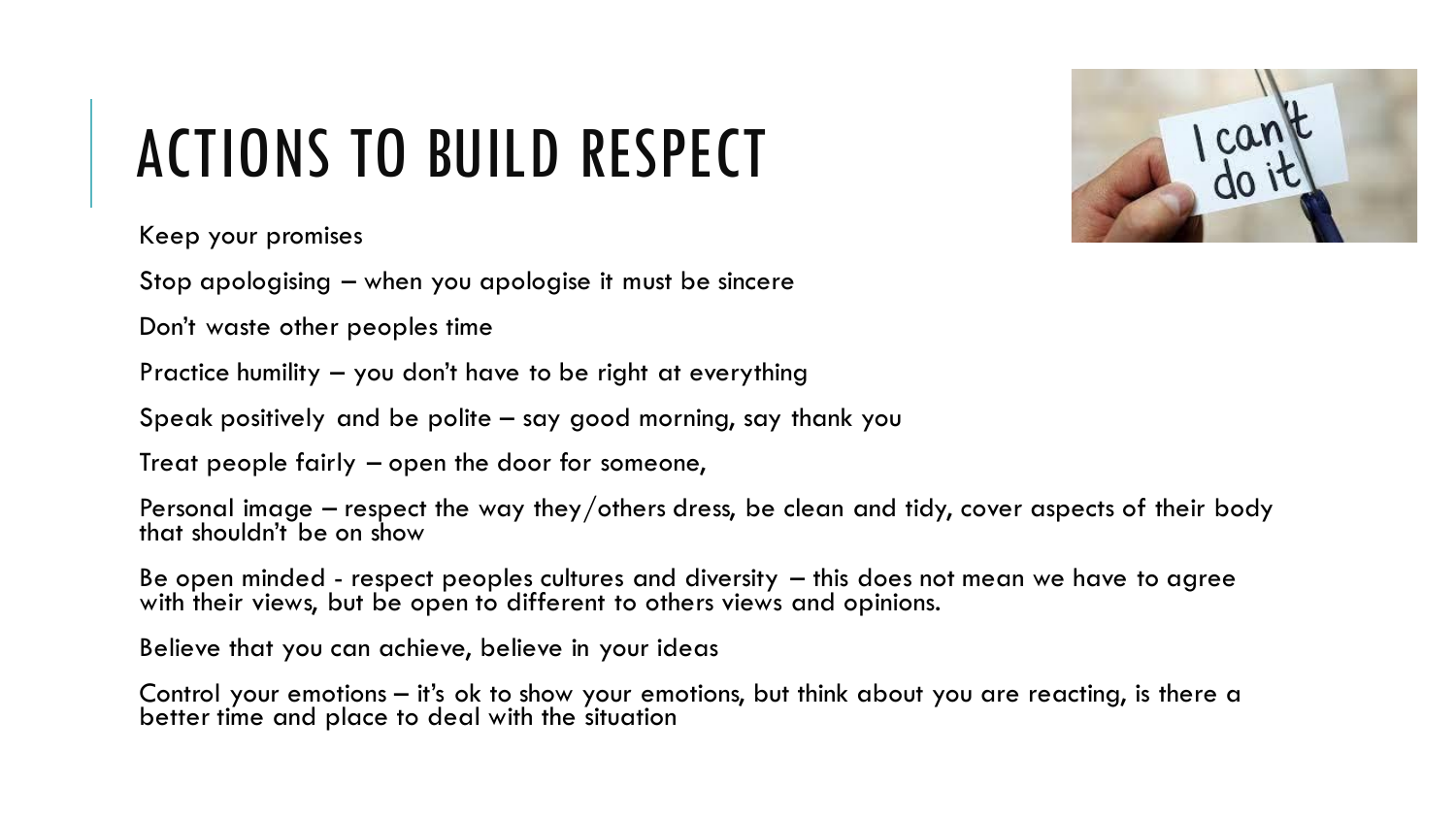## BUILD SELF-RESPECT

Self-forgiveness

Respect others

Care about others

Stop gossiping

Focus – motivation matters, not just results

Self love

Responsibility – take responsibility for your actions



1.1 am proud of myself 2.1 choose what I become 3.1 am likeable and fun to be around 4.1 am capable 5.1 choose abundance 6.1 am beautiful 7.1 attract love 8.1 define my worth and I am worthy 9.1 love my body as it is today 10. I am comfortable in my own skin 11. My heart is open, love pours in and out 12. I welcome happiness in my life 13. I accept what is out of my control 14. I choose to be happy today and everyday 15. I am happy for my neighbor

auriparker.com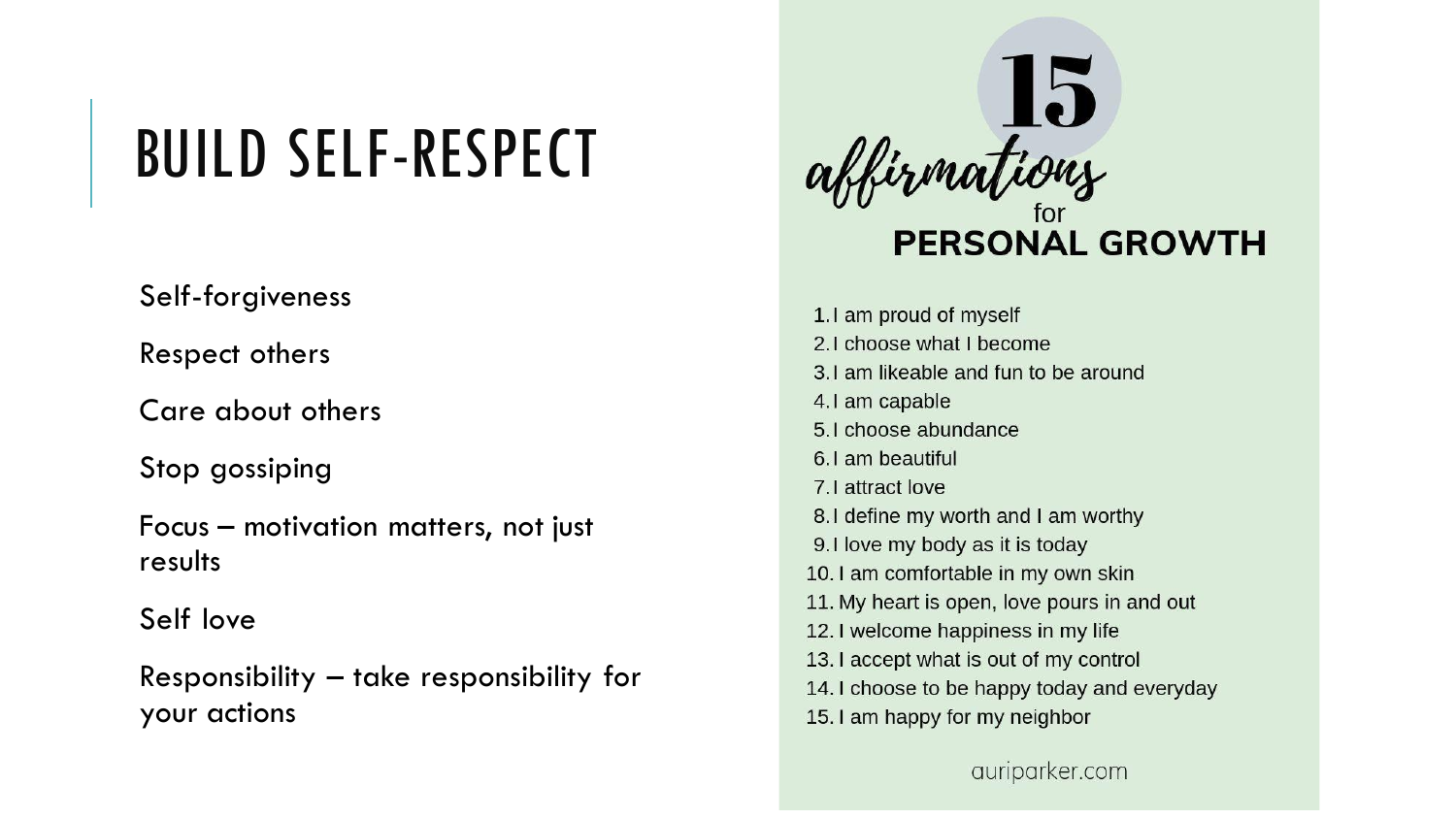### **THE PROBLEMS THAT OCCUR WHEN OBSESSED WITH SELF-IMAGE**

When a person gets obsessed with his or her self-image, it can wreak havoc in their life especially when their obsession is with the physical dimension of their self-image.

Here are just a few of the risks of an obsession with your physical image:

Significant distress or impairment in social, occupational, or other important areas of functioning

Development of a clinical eating disorder

Development of Body Dysmorphic Disorder

Physical disfigurement

Depression

Anxiety

Persistent feelings of shame (**[Butterfly Foundation for Eating Disorders](https://thebutterflyfoundation.org.au/assets/Uploads/Factsheets/Body-Obsession-Factsheet-Butterfly-Foundation.pdf)**)

Of course, many of these problems can spawn even more serious problems themselves; eating disorders can lead to being severely unhealthy—even leading to hospitalization or long-term health risks—and depression and anxiety can result in worsening mental health and functioning.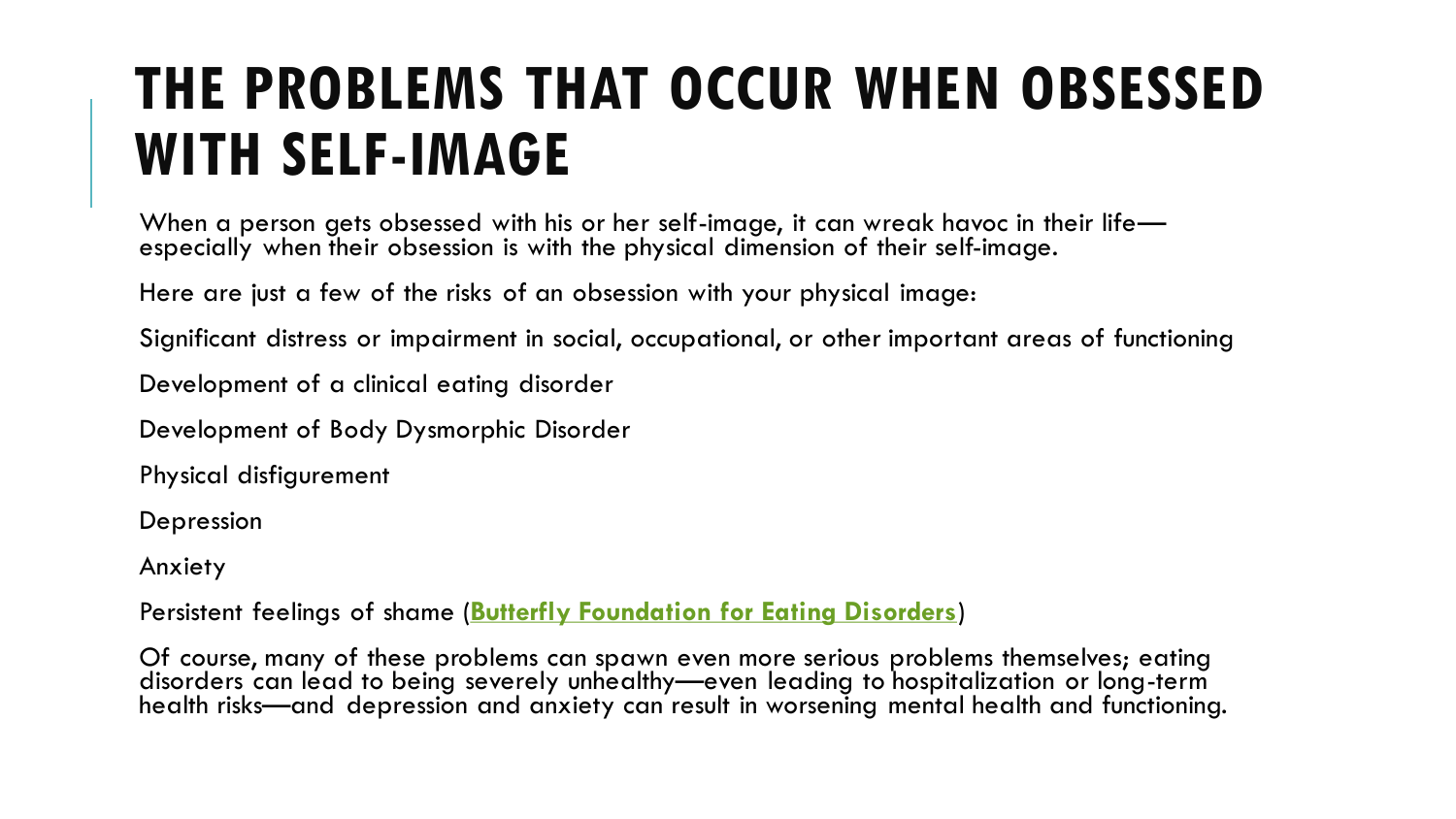## ACTIVITIES THAT YOU CAN DO TO PROMOTE SELF IMAGE

#### **List 10 Things You Love About Yourself**

This is a simple exercise, but one that can be very powerful.

All you need to do is list 10 things you love about yourself! Yes, this can be harder than it seems, but actively seeking out the positive in yourself will make it much easier to see yourself in a positive light.

If you reach 10 and have more to list, keep writing them down! It won't hurt to have extra things to love about yourself, after all.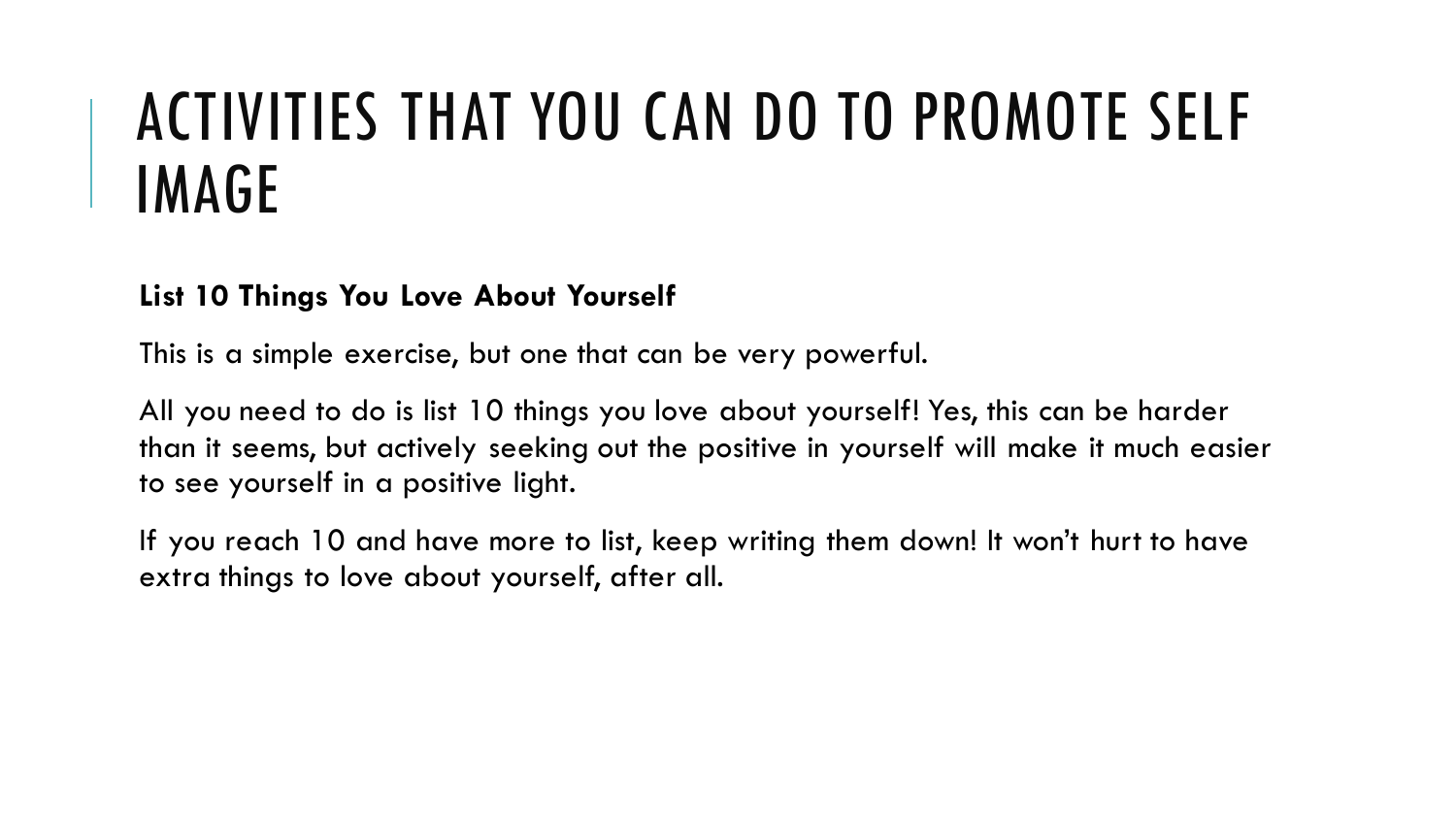#### **List 5 Achievements of Which You Are Proud**

Another list exercise that can help is writing down at least five things that you are proud of yourself for doing or accomplishing. These achievements can be big things, like winning a national competition, or smaller things, like acing a test.

The achievement itself doesn't matter as much as the key point to the exercise reminding yourself of what you are capable of and challenging yourself to rise to the occasion next time you run into an obstacle.

For extra self-image boosting, try writing a detailed account of each achievement you note.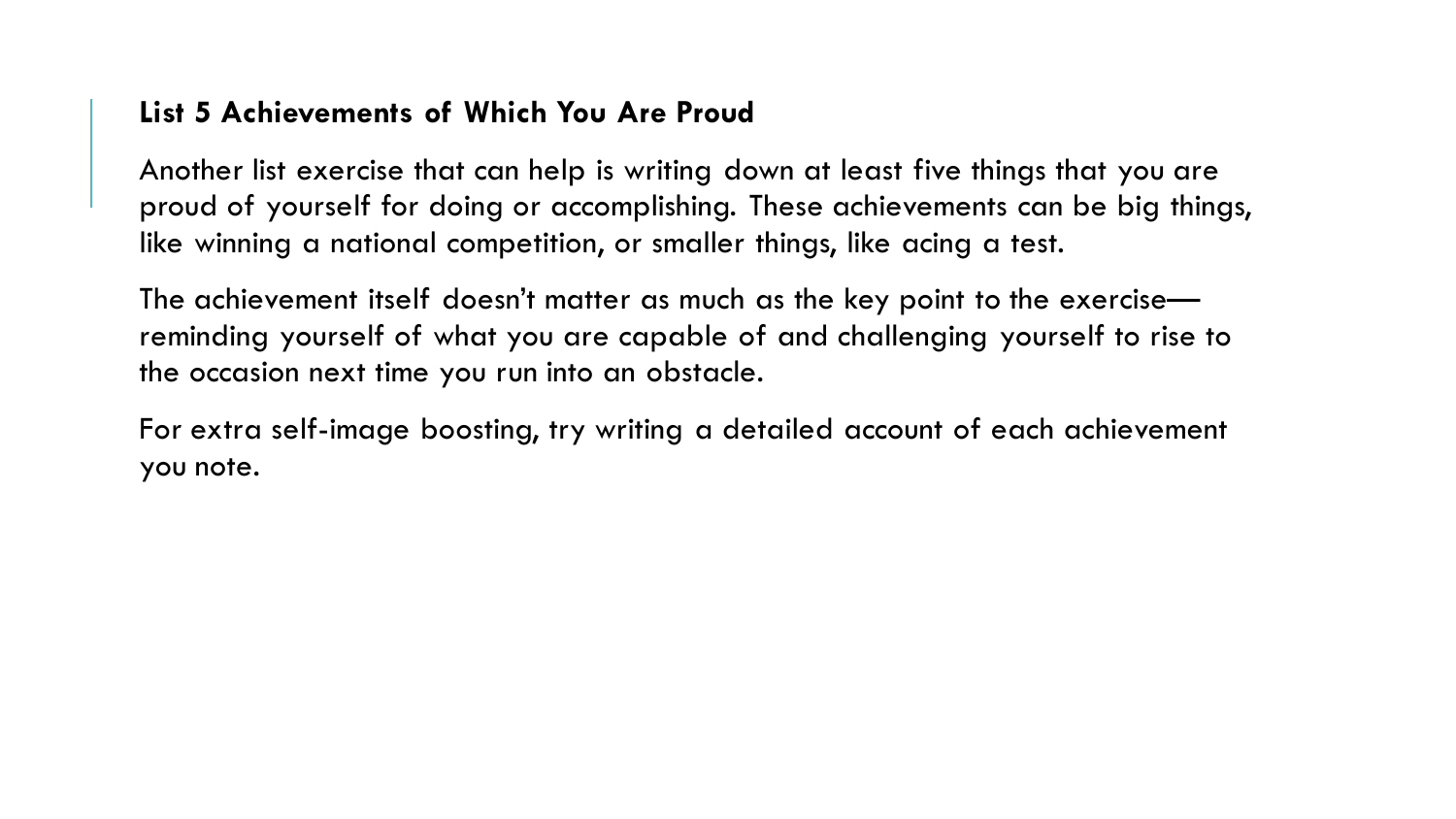#### **List 5 People Who You Have Helped**

On the flipside, take a few minutes to write down 5 people who you have helped at some point. It doesn't need to be a giant gesture, just think about all the ways you have helped others—cheering a friend up when he or she was having a bad day, giving some money to a family member who was down on his or her luck or acting as a reference for someone to help them get their dream job or move into a great new place.

Write down what happened, how you helped them, and the ways they benefitted from your help. Think about this important point: the fact that you can help others demonstrates that you are someone with value to offer others.

Add this fact to your mental catalog and your view of yourself – that you have value and you share that value with others when you lend a hand. Keep this in mind as you go forward and continue to help others.

And then list 5 people who have helped you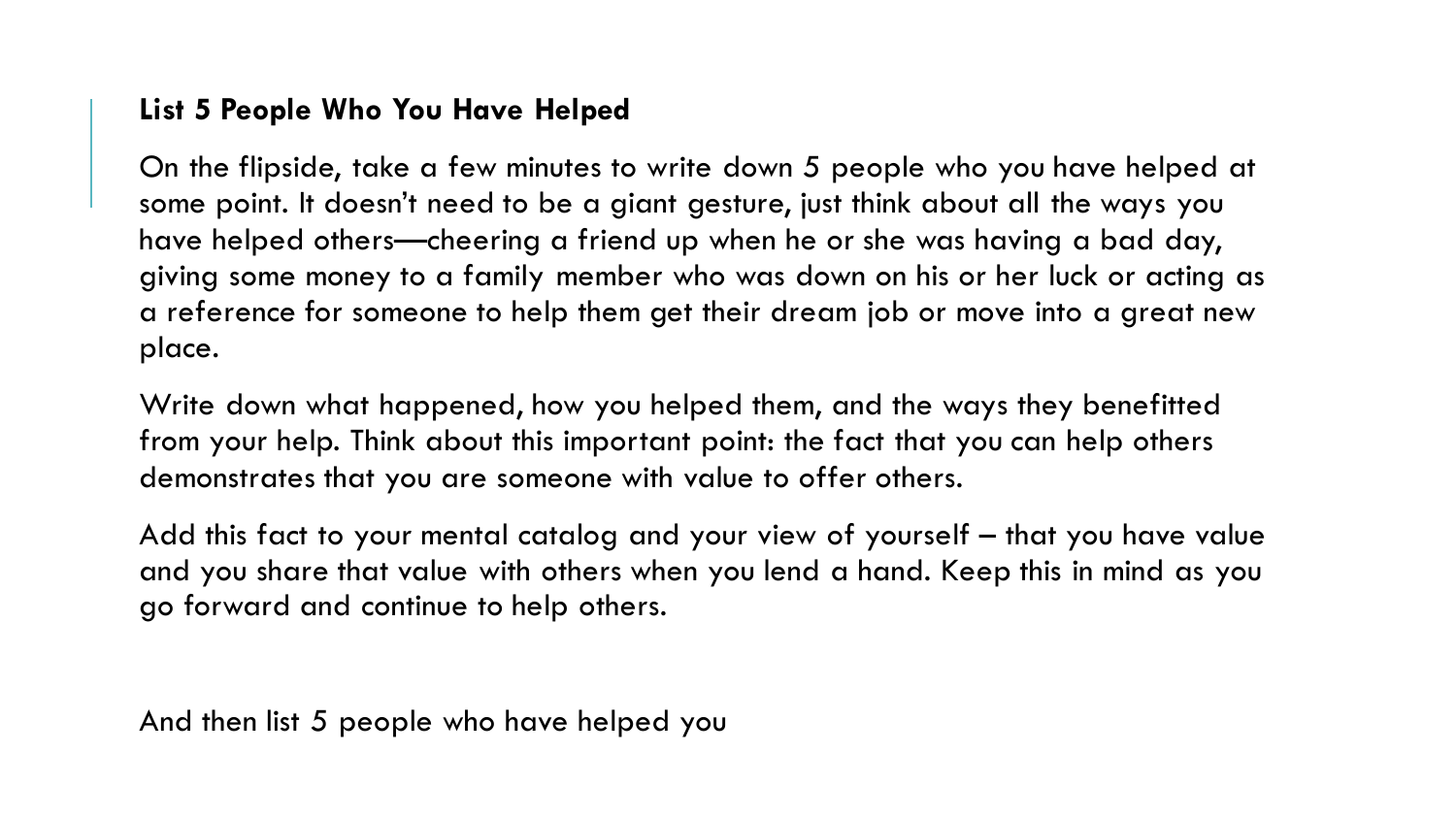#### **Gratitude Journal: Three Good Things**

Encouraging your teenager to build a positive worldview and be more grateful for the things around him or her is also a great way to encourage their positive self-image.

The worksheet is split into seven sections, one per day of the week, and each day has three prompts for good things your teen can write about.

For example, Day 1 has:

One good thing that happened to me today…

Something good that I saw someone do…

Today I had fun when…

Day 2 gives these prompts:

Something I accomplished today…

Something funny that happened today…

Someone I was thankful for today…

Help your teen be a bit more positive and a bit more grateful by having them fill out this worksheet for one week. Their newfound gratitude will help them see the good in themselves, in those around them, and the world in general.

View the **[Gratitude Journal worksheet](https://www.therapistaid.com/worksheets/gratitude-journal-three-good-things.pdf)** from Therapist Aid.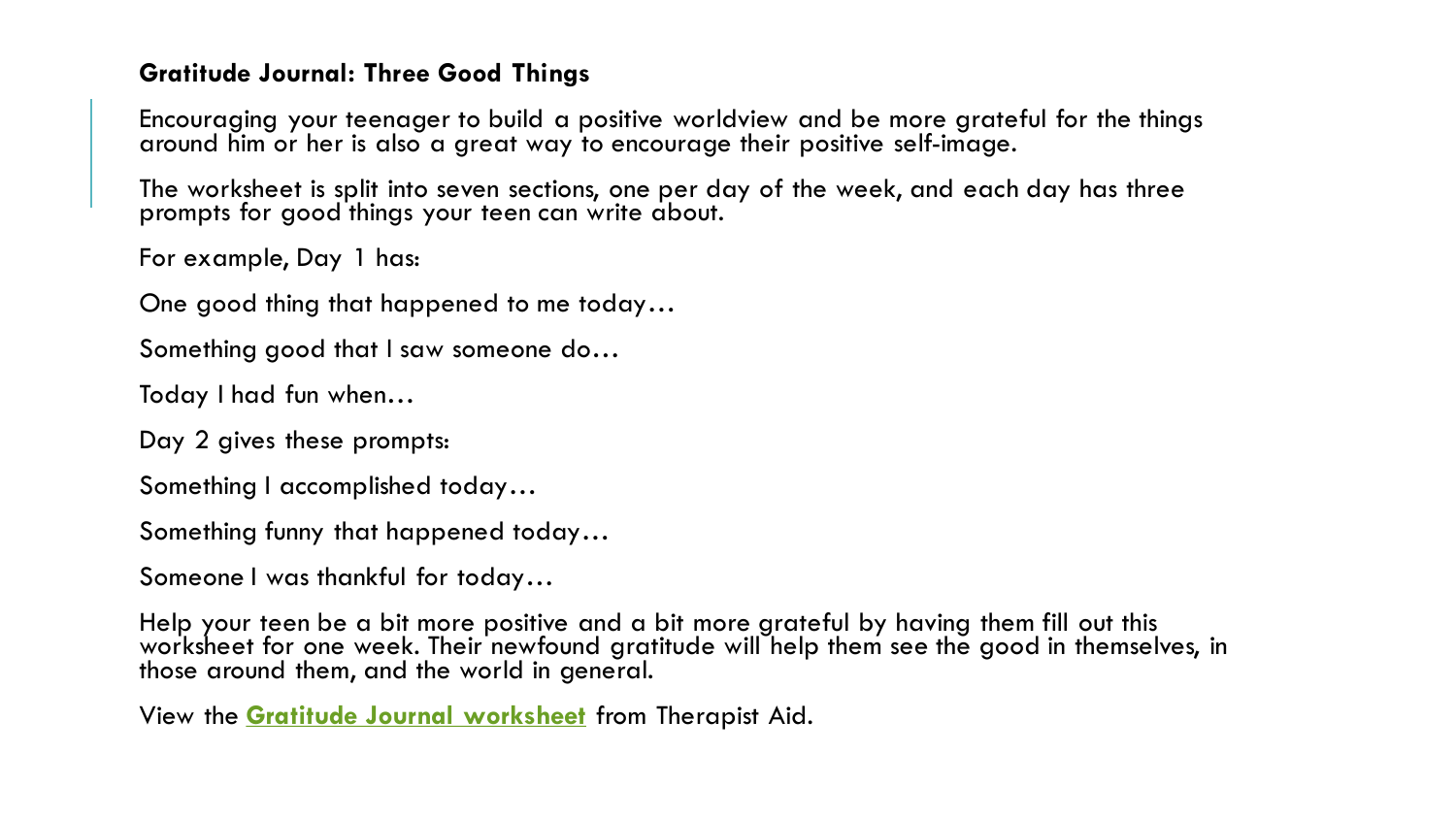#### **Take the Teachable Moments**

Once your child is sharing these sorts of observations with you, take advantage of the situation and use them as a teachable moment.

First, talk about why the behavior was inappropriate, how the behavior affected the child and the rest of the class, and how your child felt about it.

This invites an opportunity to talk about how certain behaviors are not consistent with family values. Merrill suggests saying something like, "[Classmate] sure is lucky to have you as an example of how to [better behavior]." This lets your child know what is desirable behavior and tells them that they are a good example of this desirable behavior, something they can add to their self-image.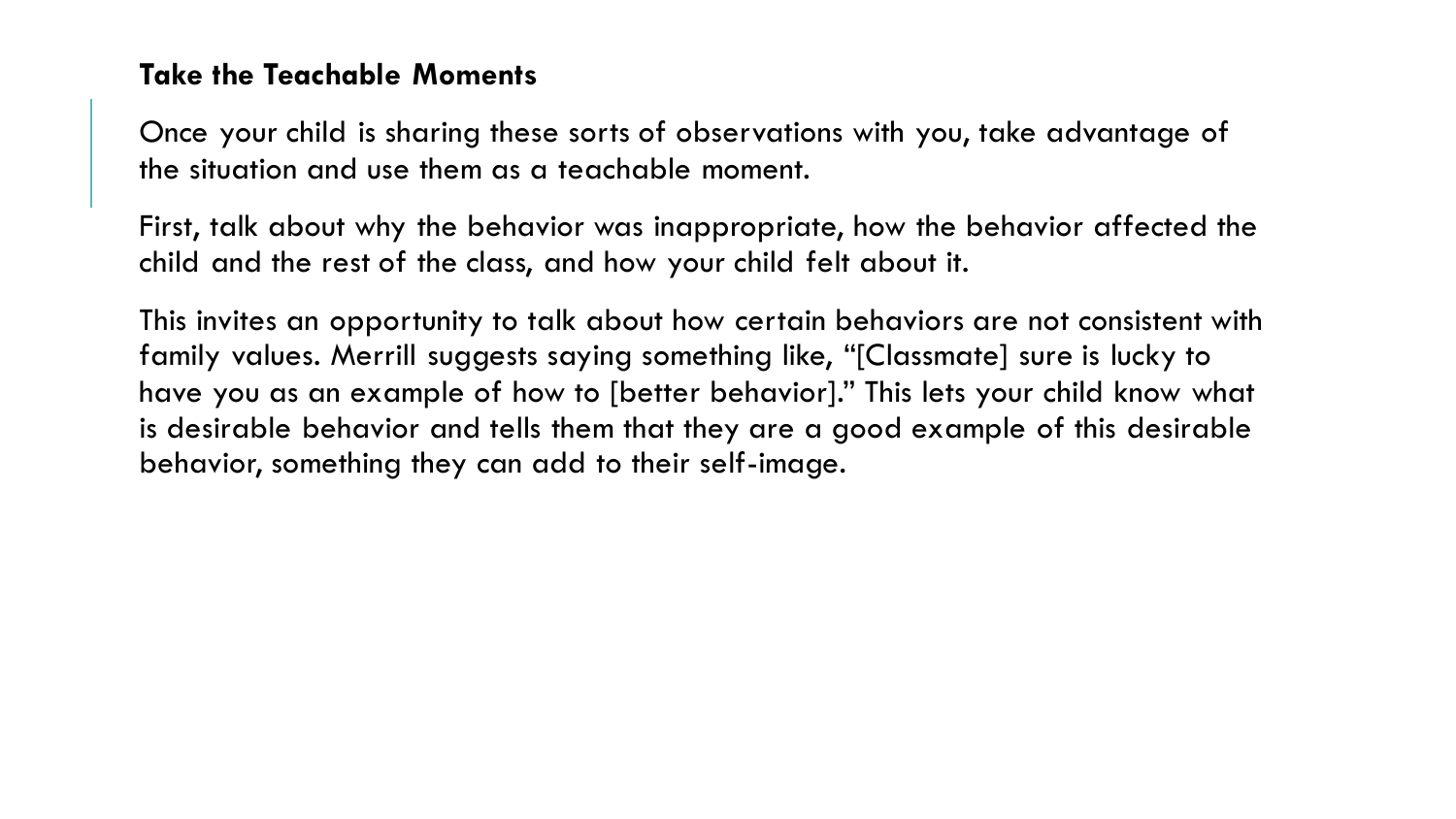#### **Use Descriptive Praise**

Make sure to help them learn how to have positive self-talk later in life by using descriptive praise.

Rather than saying something generic like "You did good!" tell them exactly what they did and why it was good. For example, you might say, "Wow, you wiped down the table without even being asked. That shows initiative. I love it!"

Using this descriptive praise will help your child know what is good behavior and praiseworthy, and make them feel that being good and praiseworthy is achievable.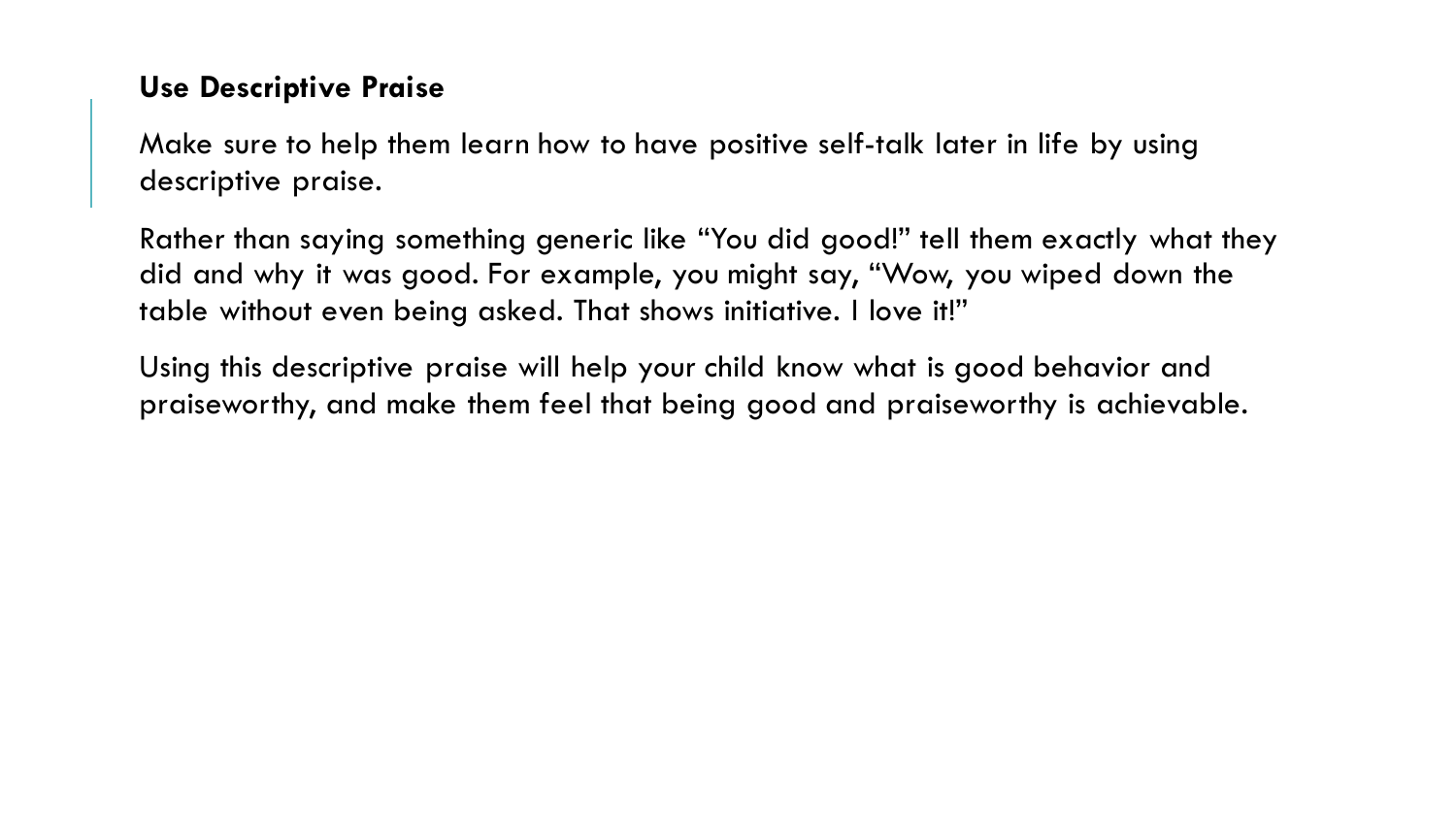#### **Core Beliefs**

This handy resource will help your teen figure out what thoughts and assumptions lie at his or her core, and help them decide whether to embrace them or work on replacing them with better thoughts and assumptions.

The beginning of the worksheet explains:

"Everyone looks at the world differently. Two people can have the same experience, yet have very different interpretations of what happened. Core beliefs are the deeply held beliefs that influence how we interpret our experiences."

Next, the worksheet describes what a core belief is and how it can color our perceptions of the world and ourselves. It lists some common examples of harmful core beliefs, including:

•I'm unlovable

•I'm stupid

•I'm boring

•I'm not good enough

•I'm ugly

•I'm worthless

•I'm a bad person

•I'm abnormal

•I'm undeserving

Finally, the worksheet queries the reader: What is one of your negative core beliefs?

Once you write down a negative core belief you have about yourself, you can write down three pieces of evidence that cast

doubt on your negative core belief—or are outright contrary to it.

**[See this worksheet](https://www.therapistaid.com/worksheets/core-beliefs.pdf)** or print it out for your teen to use.

For more ideas, check out Ester A. Leutenberg and John J. Liptak's **[Teen Self-Esteem Workbook](https://wholeperson.com/pdf/TeenSelfEsteem.pdf)**.